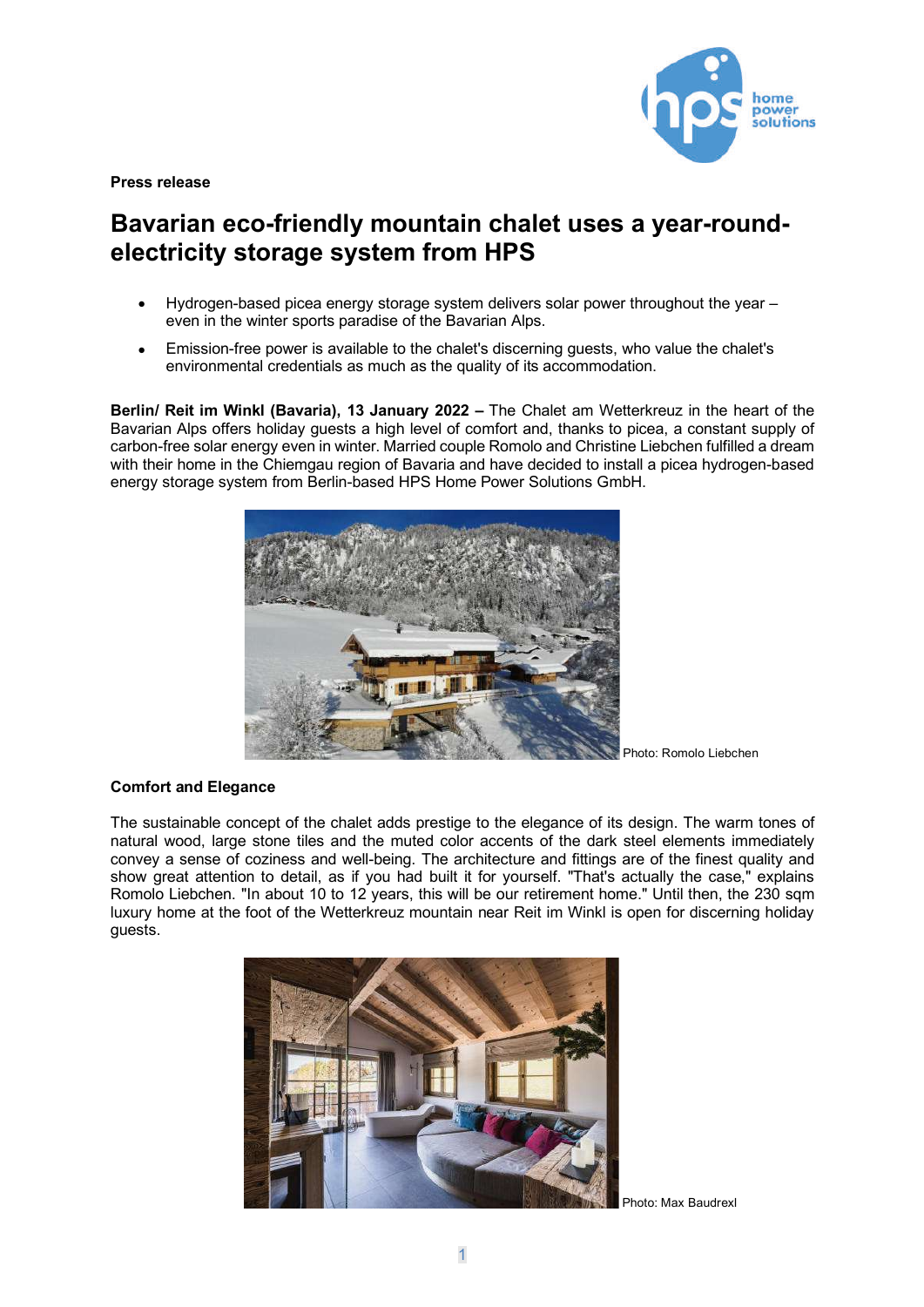

# **Sustainability at its best with regional products and efficiency**

None of the materials used for the building has come a long way to get here. "We were keen to show off the excellent workmanship of our local building specialists," says Romolo Liebchen. Two of the hightech elements, however, did come all the way from Berlin: the premium audio system responsible for delivering perfect sounds for the chalet's guests, and picea, the globally unique hydrogen-based energy system from HPS. "Sustainability and efficiency played a significant role in the planning process," said Romolo, who is an automotive engineer by training and has helped improve the performance of racing cars by making them faster and more efficient as head of Audi Sport customer racing. The building was insulated using natural materials and boasts four-pane glazing, although – as befits an idyllic snowcovered mountain chalet in a winter sports paradise – it does have a fireplace. Nevertheless, the picea system will supply all the light, electricity and heat for the high-tech building, which is equipped with all the latest technical features.



Photo: Max Baudrexl

#### **A visit to Berlin convinced them of the value of picea**

"It was important for us, particularly in view of the current climate change debate, to install a forwardlooking technology that is as carbon-neutral as possible and allows maximum independence," says Romolo. The result was a 17-kilowatt peak solar system mounted on the roof. "The problem is that we get lots of snow in winter covering the solar panels – it can reach as deep as one meter and more up there. It's simply not safe to climb onto the roof to brush the snow off the modules. In order to make use of the surplus solar energy from the summer during the winter months, we needed a seasonal storage facility." So the couple headed off to Berlin at the beginning of summer 2020 to talk to the experts behind the picea all-season storage solution. "My gut instinct was that this was something really solid. What's more, the people at HPS are totally committed to supporting their product," adds Romolo.



Photo: Max Baudrexl